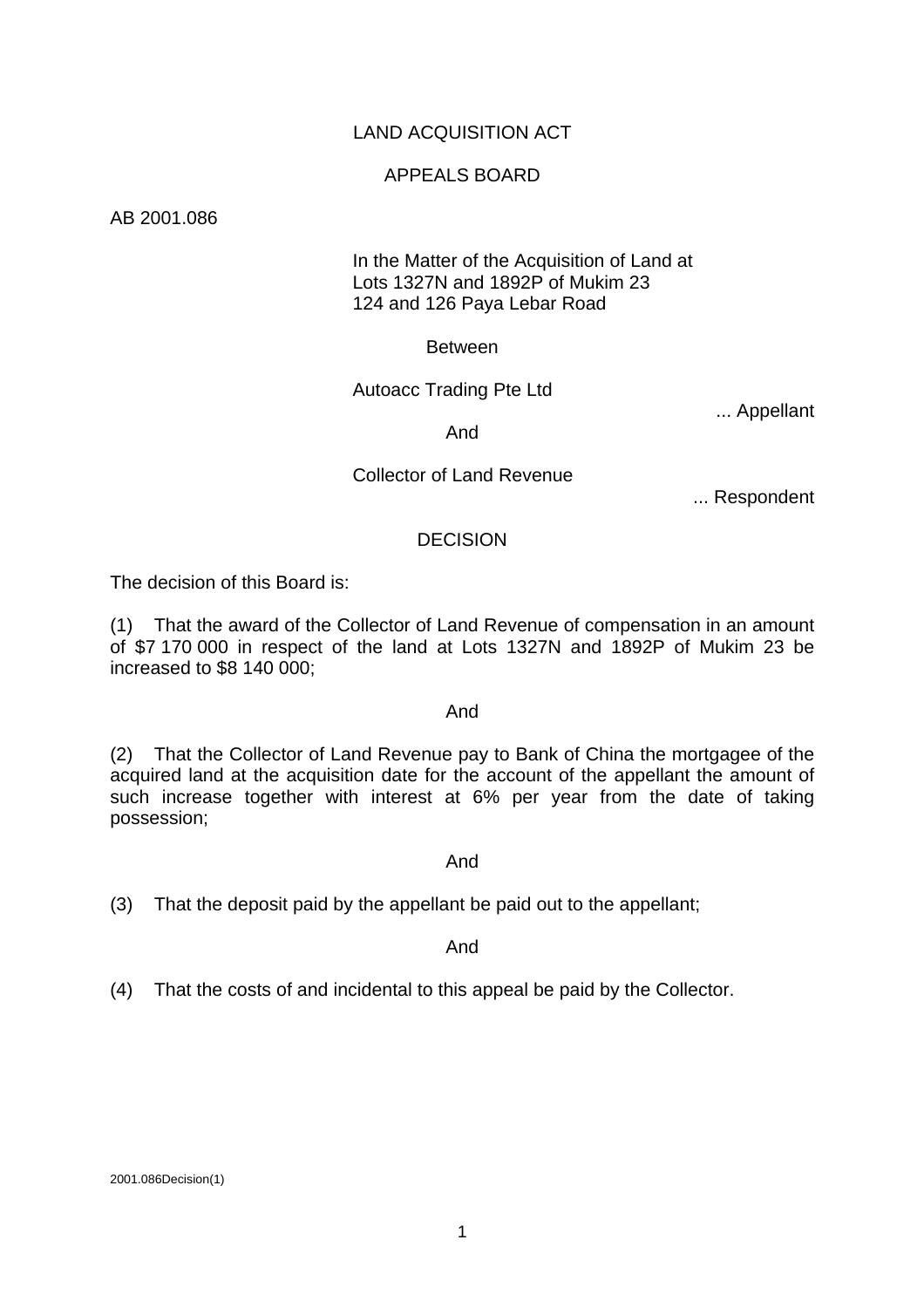# BRIEF STATEMENT OF REASONS

The reasons for the Decision/Order are:

# *Appeal*

(1) On 28 April 2001 ("acquisition date") a notification was published in the *Gazette* under s 5 of the Land Acquisition Act ("s 5 declaration") declaring that the land ("acquired land") at Lots 1327N and 1892P of Mukim 23 together with the buildings at 124 and 126 Paya Lebar Road ("124PLR" and "126PLR") was needed for a public purpose namely Construction of Circle Line and Comprehensive Development. The appellant was then the proprietor of the acquired land for an estate in fee simple having bought 124PLR in 1997 and 126PLR in 1990 and is a person interested.

(2) For the purpose of the inquiry held under s 10 the appellant submitted a claim of \$9 700 000 for compensation. The respondent ("Collector") found that the market value of the acquired land as at 28 April 2001 was \$7 170 000 and on 14 December 2001 he made an award of compensation in that amount.

(3) The appellant appeals against the award. In its petition of appeal it says that the award is inadequate and that the Collector has relied on transactions relating to 216 Tagore Lane and 62 Tannery Lane which are inferior properties and further that the Collector should have taken into account the transaction relating to 10 Howard Road. At the hearing the Collector did not seek to support his finding that the market value of the acquired land was \$7 170 000 and did not rely on the two transactions referred to in the petition. He adduced evidence that the market value was \$7 250 000.

# *Acquired Land*

(4) Lots 1327N and 1892P are two adjacent near rectangular plots on the East side of Paya Lebar Road between Arumugam Road to the North and PIE to the South. A petrol service station lies between Lot 1892P and Arumugam Road and Lot 1327N is close to the turn into Paya Lebar Way which continues into the East bound carriageway of PIE. Access to the West bound carriageway of PIE is about 1km away. The acquired land is in a largely industrial locality. Flatted warehouse and factory buildings are nearby and across Paya Lebar Road on the West are HDB residential flats. Lot 1327N has a road frontage of about 25m and Lot 1892P about 24m.

(5) It was not in dispute that the site was zoned Light Industry and that the maximum permissible gross plot ratio ("MPGPR") was 2.5. 124PLR is a single storey detached factory building with a 2 storey office annex at the front on Lot 1327N. At the acquisition date the first storey was used for a workshop for motor vehicles and the sale of accessories and the second storey was used for ancillary offices and a store. The gross floor area ("GFA") was agreed to be 419.3sm for the first storey and 111.5sm for the second storey for an aggregate of 530.8sm and the site area of Lot 1327N was agreed at 725.8sm. 126PLR is a 2 storey detached factory building on Lot 1892P. At the acquisition date the first storey was used for a workshop for motor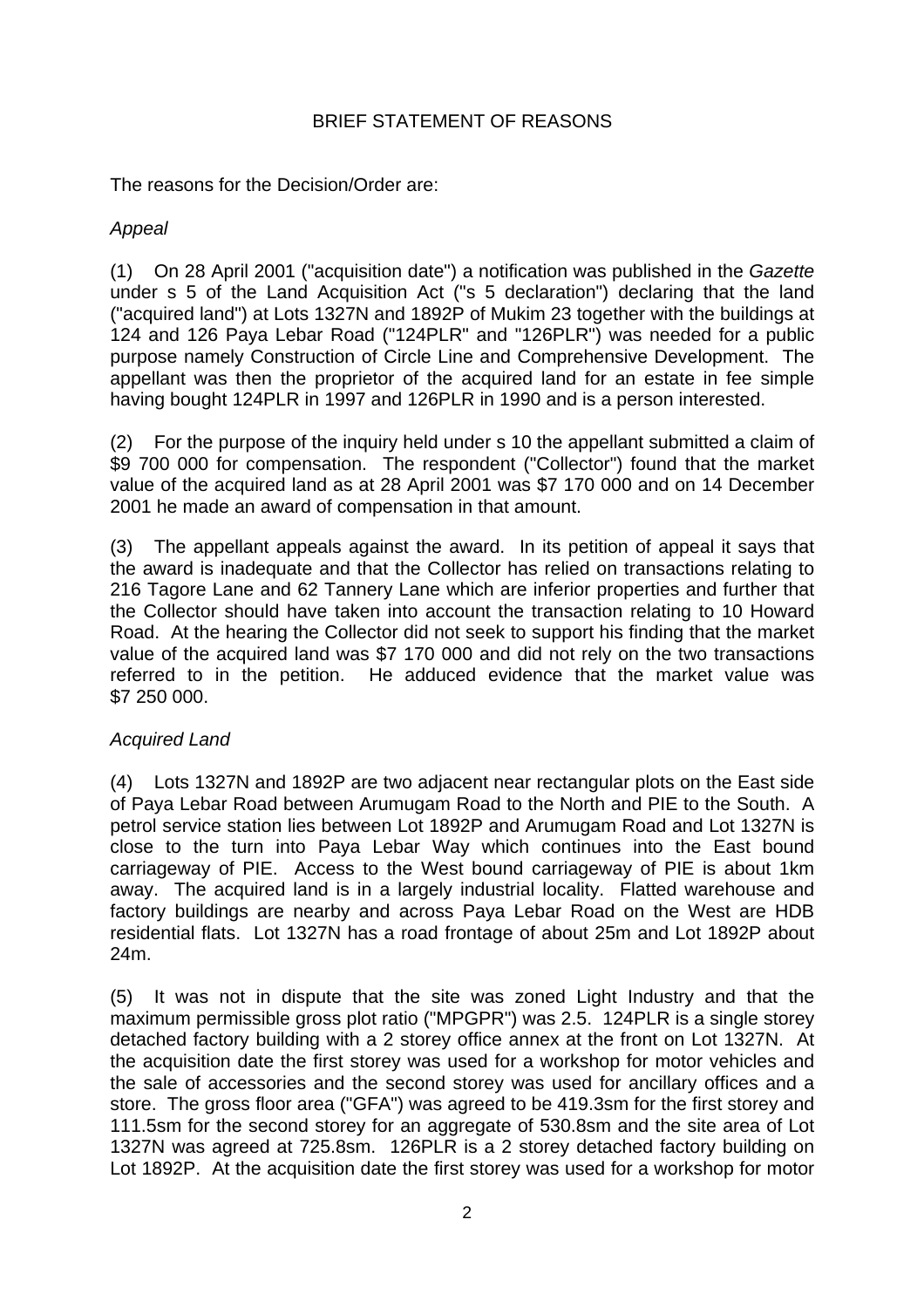vehicles and the sale of accessories as in the case of 124PLR. The second storey was used for ancillary offices and sale of motor vehicle accessories. It was agreed that the GFA of the first storey was 443.6sm and the second storey 461.0sm for an aggregate of 572.5sm and the site area of Lot 1892P was agreed at 763.7sm.

(6) The acquired land was affected by a road line ("RL") at the acquisition date and has been so affected from a date prior to March 1990 when the appellant purchased 126PLR and October 1997 when it purchased 124PLR. The RL runs along the front of both properties to a depth of about 5.5m from the existing Paya Lebar Road. The front of both buildings are adversely affected although substantial additions and alterations were carried out to 126PLR in 1991 and 1995 and to 124PLR in 1998 and written permission was granted for these developments.

# *Compensation*

(7) Section 33 of the Act provides:

(1) In determining the amount of compensation to be awarded for land acquired under this Act, the Board shall ... take into consideration the following matters and no others:

- (a) the market value
	- $(i)$  ...

(C) as at 1st January 1995 in respect of land acquired on or after 27th September 1995;

(ii) as at the date of publication of the notification under section 3(1) if the notification is, within 6 months from the date of its publication, followed by a declaration under section 5 in respect of the same land or part thereof; or

(iii) as at the date of publication of the declaration made under section 5,

whichever is the lowest;

...

- $(5)$  For the purposes of subsection  $(1)(a)$  -
	- ...

(e) the market value of the acquired land shall be deemed not to exceed the price which a bona fide purchaser might reasonably be expected to pay for the land on the basis of its existing use or in anticipation of the continued use of the land for the purpose designated in the Development Baseline referred to in section 36 of the Planning Act 1998, whichever is the lower, after taking into account the zoning and density requirements and any other restrictions imposed under the Planning Act 1998 and any restrictive covenants in the title of the acquired land, and no account shall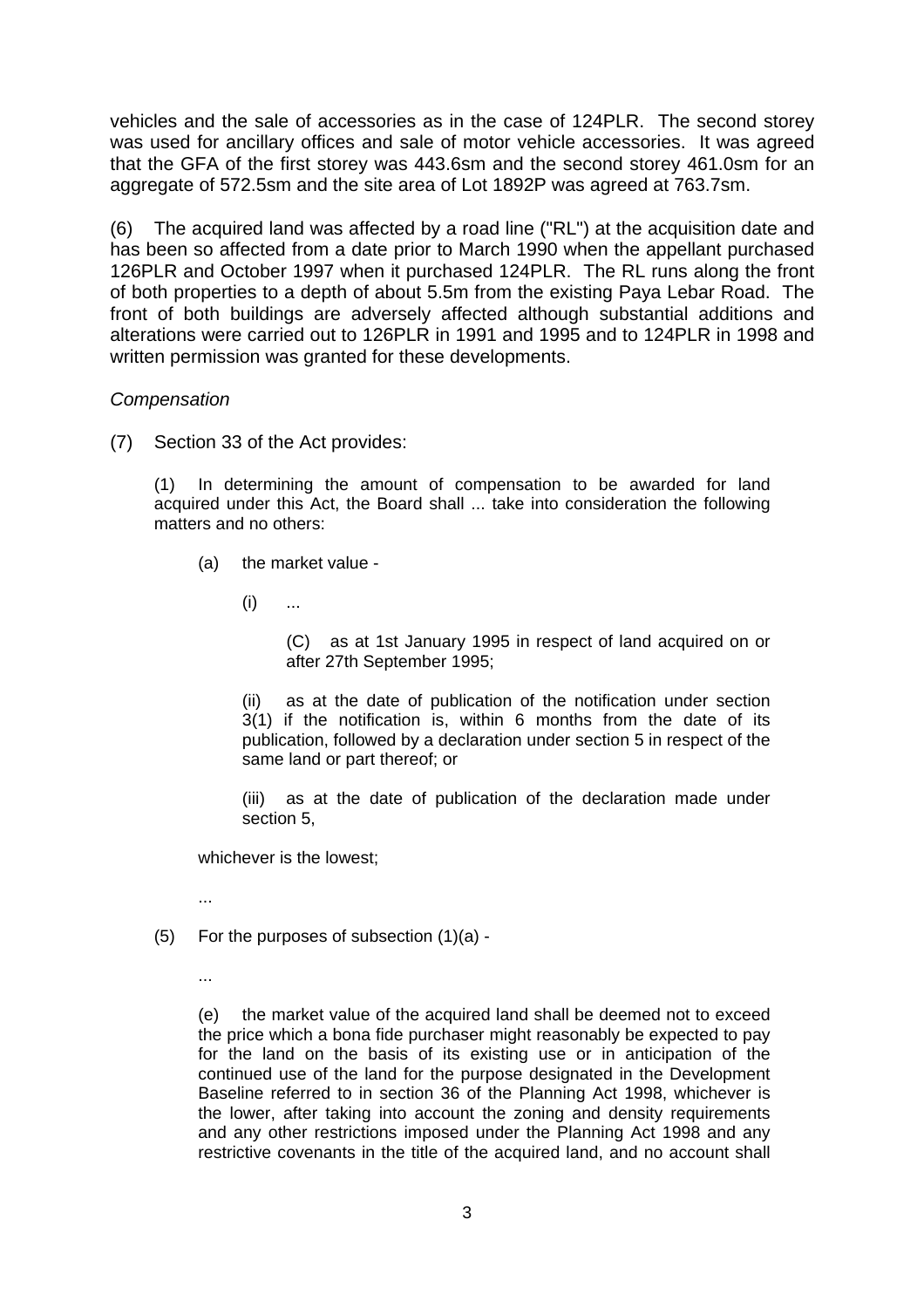be taken of any potential value of the land for any other more intensive use ....

No notification under s 3(1) was published and the s 5 declaration was published on 28 April 2001 (the acquisition date as noted earlier) and it is common ground that the market value as at 28 April 2001 was lower than as at 1 January 1995 and it is the market value as at 28 April 2001 that among other matters has to be taken into consideration.

## *Appellant's Valuation*

(8) Mrs Lydia Sng of Knight Frank Pte Ltd testifying for the appellant stated in her valuation report dated 6 January 2003 that she determined the market value by the Comparable Sales Method. She referred to the following transactions:

| Property                          | Site Area<br>EGFA       | Price<br>/sm Site Area<br>/sm EGFA          | Transaction<br>Date |
|-----------------------------------|-------------------------|---------------------------------------------|---------------------|
| 1 10 Howard Rd<br>("10HR")        | 2 145.6sm<br>2 289.88sm | \$14 800 000<br>\$6 898/sm<br>\$6 463.23/sm | 2001 May 11         |
| 2 3 Kim Chuan Terrace<br>("3KCT") | 568sm<br>443.70sm       | \$3700000<br>\$6 514/sm<br>\$8 338.97/sm    | 2001 Apr 27         |

At the hearing Mrs Sng also referred to the valuation report of Mr Ong Han Boon of OHB Real Estate Consultants & Services Pte Ltd dated 1 December 1997. In the report Mr Ong stated that the then current open market value of 124PLR was \$4 500 000. Mrs Sng assumed that the second storey was equivalent to 80% of the first storey and the third storey was equivalent to 60%. She did not refer to any transactions in support of this assumption but for a single user factory building such as 124PLR and 126PLR the assumption is not unreasonable. She found an equivalent GFA ("EGFA") of 508.50sm for 124PLR and 812.40sm for 126PLR and for the two reference properties as stated above.

(9) Mrs Sng derived the EGFA rates for the two reference transactions and Mr Ong's valuation and made adjustments for differences including -5% for the RL in the case of the two transactions, and +1% for age/condition and -19% for time in respect of 124PLR. She allowed a weighting of 50% for the valuation and 25% each for the two transactions and applied the rates to the EGFA of 124PLR and determined that its market value as at the acquisition date was \$4 060 000. For 126PLR Mrs Sng adopted the same approach. She made certain adjustments including -12% for unit size, +1.5% for age/condition and -19% for time and allowed the same weighting and determined that its market value as at the acquisition date was \$5 640 000 and that the market value of the acquired land was the sum of the market values or \$9 700 000. It should be observed that Mrs Sng reached the same conclusion in her valuation report without reference to Mr Ong's valuation.

*Collector's Valuation*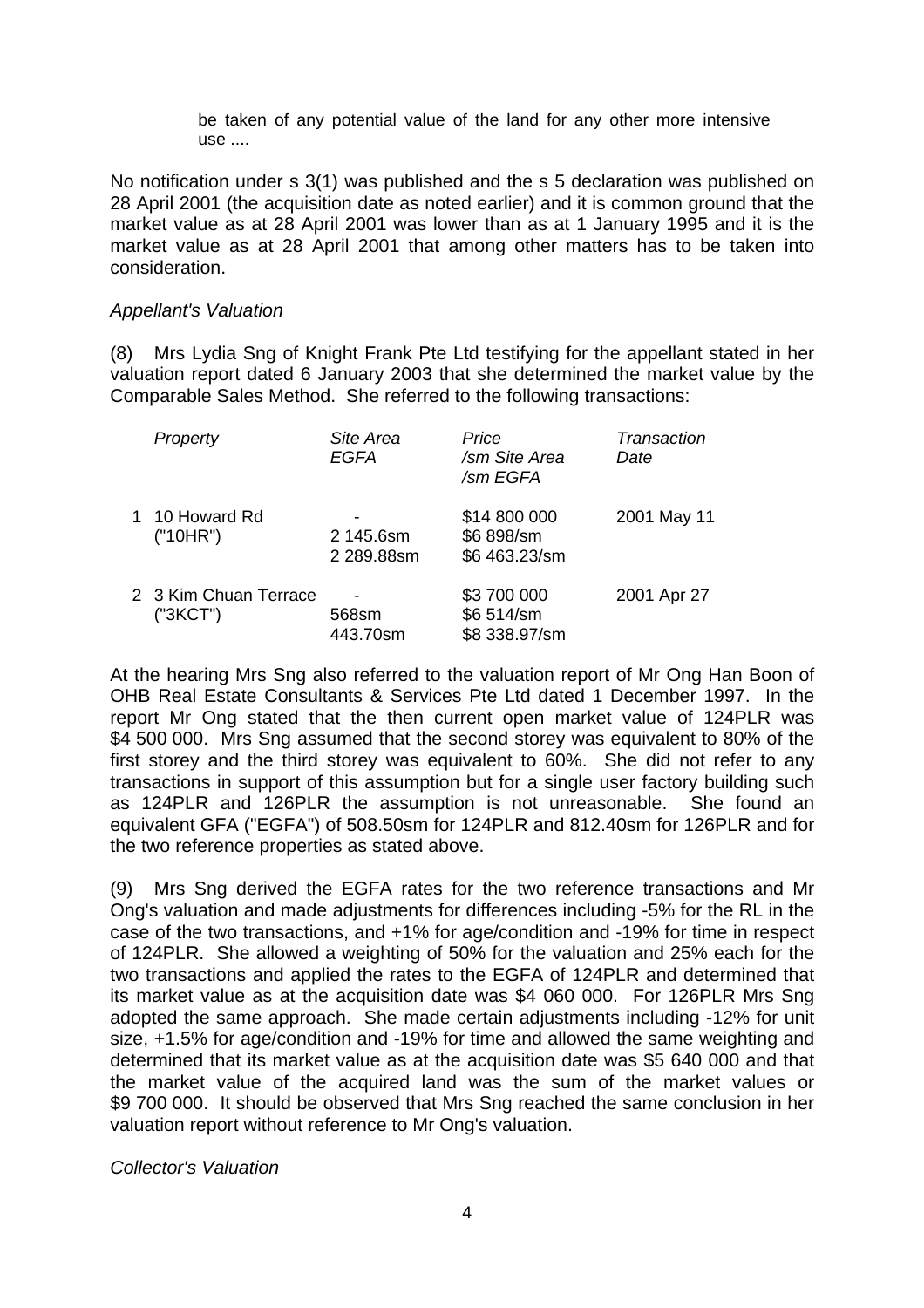(10) Ms Chee Hok Yean of Jones Lang LaSalle Property Consultants Pte Ltd testifying for the Collector stated in her valuation report dated 3 January 2003 that she arrived at her valuation by direct comparison with transactions of comparable properties but she referred to the following single transaction only:

| Property | Site Area                                      | Price                                                 | Transaction |
|----------|------------------------------------------------|-------------------------------------------------------|-------------|
|          | GFA                                            | /sm Site Area                                         | Date        |
| 1 124PLR | $\overline{\phantom{0}}$<br>725.8sm<br>530.8sm | \$4 100 000<br>\$5 649/sm<br>$\overline{\phantom{0}}$ | 1997 Oct 2  |

The GFA has been restated to accord with the areas agreed. 124PLR was bought by the appellant for \$4 100 000 by contract dated 2 October 1997 although Mr Ong's valuation was \$4 500 000 as at 1 December 1997 as noted above. It was not in dispute that there was no significant difference for time between the two dates.

(11) It was also not in dispute that renovations, additions and alterations were carried out to 124PLR and 126PLR. The expenses incurred were \$103 559 in 1998 for 124PLR and \$90 492 in 1991 and \$908 000 in 1995 for 126PLR. In her valuation of 124PLR Ms Chee took this into account and made an adjustment of +5% for age/condition. She also made an adjustment of -25% for time for a net total of -20% and she derived a market value of \$3 280 000 as at the acquisition date. For the adjustment for time she referred to the property price index ("PPI") in URA, *Property Market Information (2nd Quarter 2001)* which showed a fall of about 27% between the 4th quarter of 1997 and the 2nd quarter of 2001 for "All Industrial" and marginally less for "Multiple-user Factory". She also referred to transactions of flatted factory units in multiple-user factory buildings in MacPherson Road and Kallang Pudding Road. 124PLR and 126PLR are single user factory buildings as noted above.

(12) The renovations, additions and alterations to 126PLR increased its GFA considerably and generally improved its condition. Ms Chee's approach in this case was to take the site area rate derived from the 124PLR transaction of October 1997 and make an adjustment of +10% for age/condition (in addition to -25% for time) and apply the adjusted site area rate to the site area of 126PLR. She then added \$300 000 for the additional GFA on the basis of the depreciated replacement cost ("DRC") calculated at the average market rate prevailing as at the acquisition date and determined that the market value of 126PLR as at the acquisition date was \$3 970 000 and that the market value of the acquired land as at the acquisition date was \$7 250 000. This was more than the amount of the Collector's award.

(13) In the course of the hearing Ms Chee adopted an alternative approach. From the market value of 124PLR of \$3 280 000 as at the acquisition date as determined by her she took off the value of the building component on the basis of its GFA and the DRC calculated at the same rate leaving the value of the land component. She then derived the site area rate of the land component which she applied to the site area of 126PLR. She then added the DRC of the building component of 126PLR for a market value of \$3 786 343 as at the acquisition date. This will give a market value of about \$7 066 000 for the acquired land which is less than the amount of the Collector's award.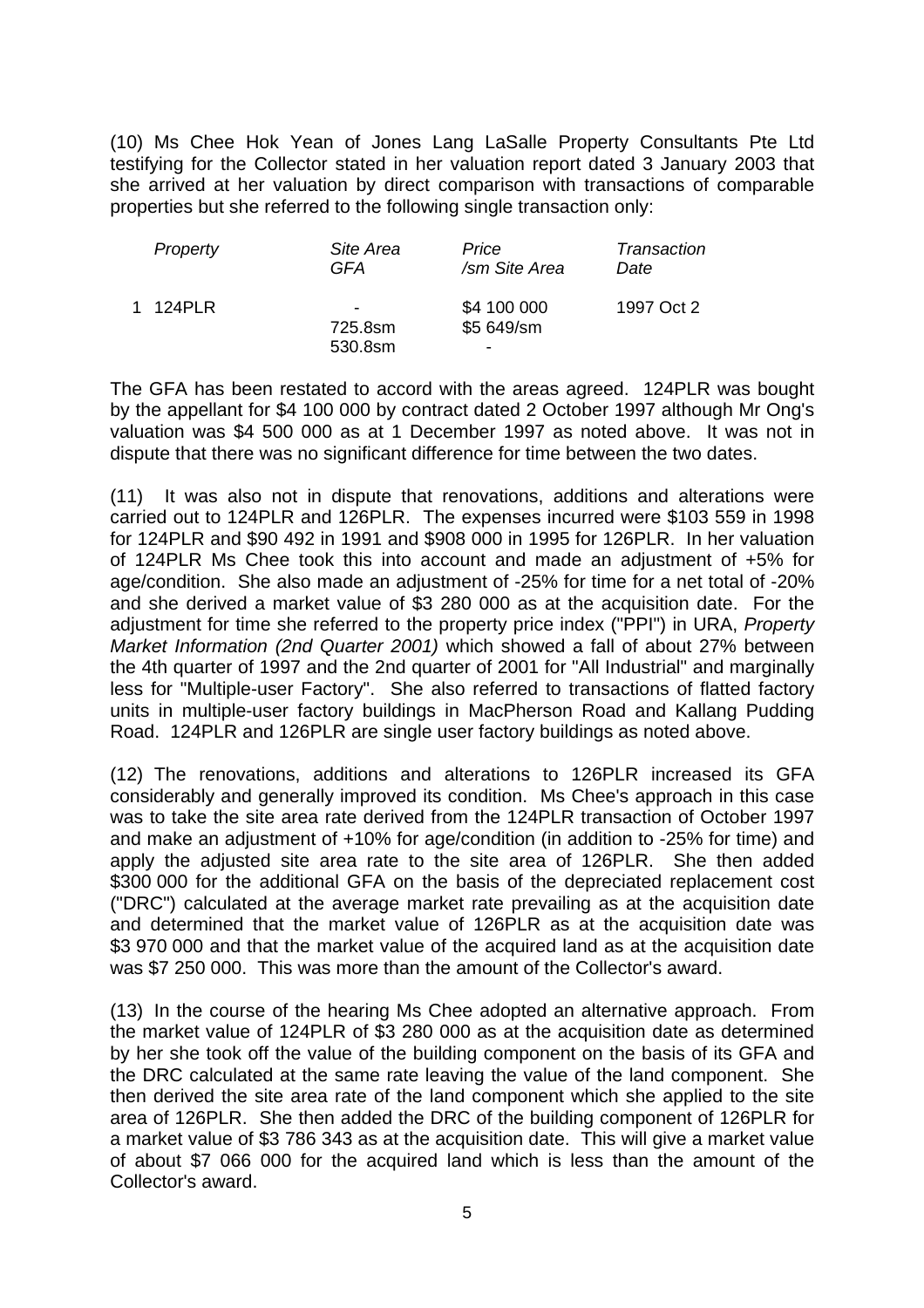## *Market Value*

### *124PLR as at October 1997*

(14) Mr Ong testified for the appellant and confirmed his valuation. He referred to his valuation report of 1 December 1997 in which he stated that the then current open market value was \$4 500 000. The valuation report did not refer to any comparable transactions. The valuation was done about 5 years ago and he said that his records or working papers were in the warehouse. When he was called to testify he did his valuation all over again.

(15) Mr Ong referred to the following transactions:

| Property                               | Type                                           | Site Area<br><b>GFA</b> | Price       | <b>Tenure</b> | Transaction<br>Date |
|----------------------------------------|------------------------------------------------|-------------------------|-------------|---------------|---------------------|
| 1 21 Kim Chuan<br>Terrace<br>("21KCT") | 2 Storey<br>Intermediate<br>Terrace<br>Factory | 556.0sm<br>490.0sm      | \$4 600 000 | Freehold      | 1997 May 23         |
| 2 5 Kim Chuan<br>Terrace<br>("5KCT")   | 2 Storey<br>Intermediate<br>Terrace<br>Factory | 573.6sm<br>$490.0$ sm   | \$4 470 000 | Freehold      | 1997 Oct 9          |

He said 21KCT was sold for \$4 600 000 on 23 May 1997 and 5KCT was sold for \$4 470 000 on 9 October 1997. 124PLR had a frontage to Paya Lebar Road and had a larger site area. Its GFA was close to 490sm and it was in a better location. He said any buyer looking at 124PLR would say the price could not be lower than \$4 500 000. He said "by right" he should have valued it higher but he explained that although the appellant was his client he was also on the panel of Bank of China which was proposing to grant banking facilities to the appellant on the security of a mortgage of 124PLR and he gave a conservative valuation of \$4 500 000. Mrs Sng valued it at about \$4 785 000 while Ms Chee referred to the price of \$4 100 000 at which the appellant bought it and concluded that the market value was \$4 100 000.

(16) Testifying for the appellant Mr Low Chee Meng its managing director said that "in early September 1997" he was approached by Mr Lim Hoe Huat a director of Star Corporation Pte Ltd ("Star Corporation") the previous owner of 124PLR. He and Mr Lim Hoe Huat were personally acquainted as they had been neighbours from 1991 to 1995. Mr Low said:

After some bargaining, Mr Lim offered to sell 124 to the Appellant for \$4,100,000.... Mr Lim informed me that the shareholders of Star had passed a resolution at an Extraordinary General Meeting ("EGM") on 22 March 1997 to dispose of 124 for a price not less than \$4,100,000. Mr Lim informed me that Star had many shareholders and obtaining their consent for the sale of that property was difficult.

Shareholders' consent had been obtained for sale at a price of not less than \$4 100 000 but their consent or further consent would have been required if the price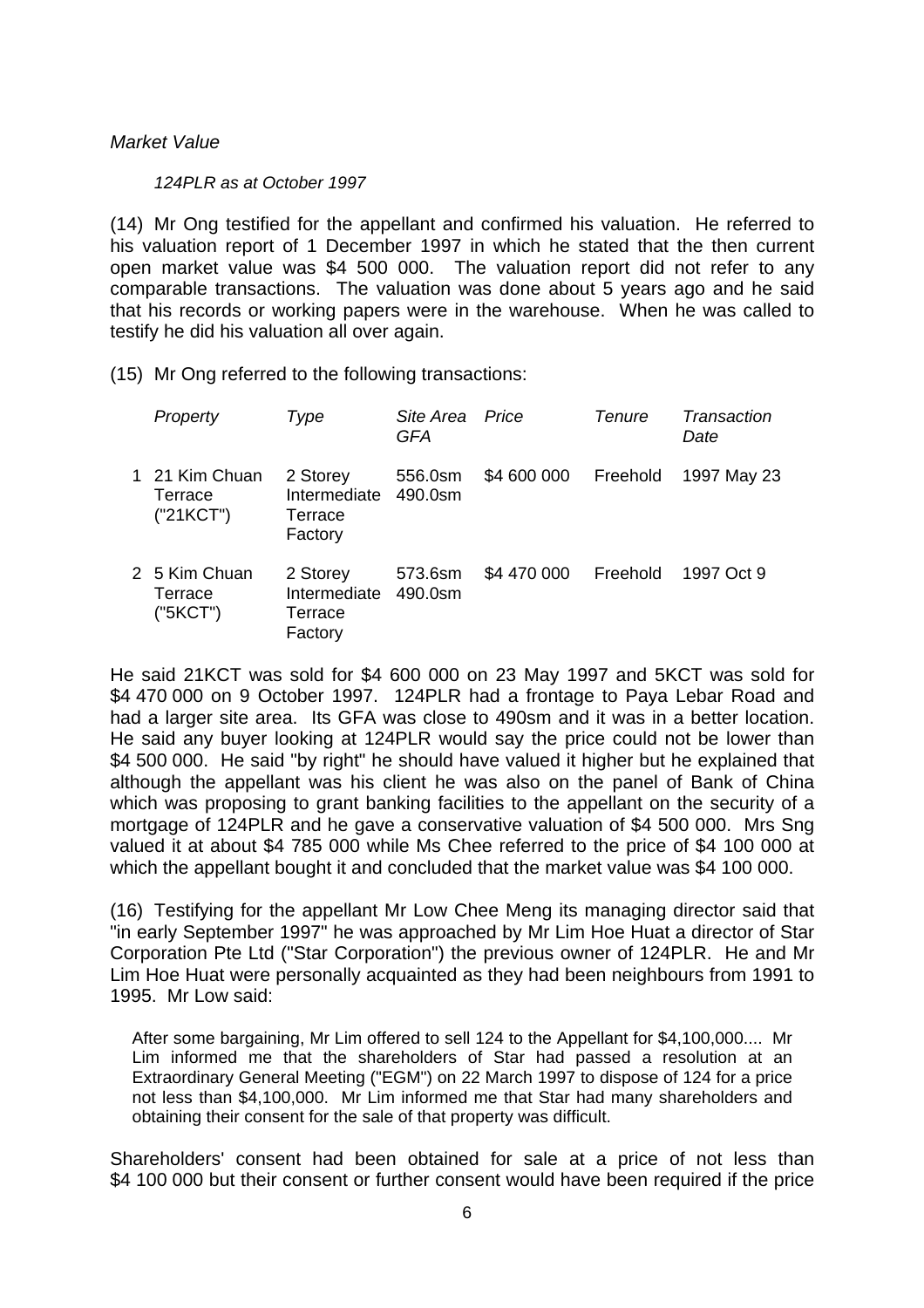was to be less than that and Mr Lim Hoe Huat's statement must have been prompted by Mr Low offering a lower price. As Mr Low himself said the price of \$4 100 000 was reached after some bargaining.

(17) The resolution for the sale of 124PLR was passed on 22 March 1997. Mr Lim Hoe Huat would have known then that his friend and former neighbour was now managing director of the company that owned the adjacent property or at least had some interest in it but it was only nearly 6 months later that he approached Mr Low. 124PLR would have been exposed for sale for some time before it was eventually offered to the appellant and offered to it at a price that was reached after some bargaining.

(18) Mr Low said that Star Corporation required two conditions to be met. The first was that the sale had to be completed before the end of 1997 and the second was that the appellant would lease the property back to Star Corporation for 6 months after completion for which it was prepared to pay rent of \$10 000/m only.

(19) Star Corporation and the appellant were negotiating a sale and purchase in the early part of September 1997. There would not be anything unusual at all about a seller stipulating then for completion at the end of December 1997. The option to purchase was eventually granted to the appellant on 19 September 1997 and this would have given the buyer more than 3 months to complete the purchase if the option was exercised before 30 September 1997. It was in fact exercised on 2 October 1997.

(20) Mr Low said:

The rental of \$10 000 per month was below the prevailing market rate and I made a counter offer to Star to accept the option to purchase the property before the end of 1997 but to only complete the sale after they were ready to move out in 6 months time. This offer was rejected by them.

Star Corporation and the appellant not only bargained about the price before it was agreed at \$4 100 000. They bargained about the lease-back and completion terms.

(21) Shortly after the option was exercised the appellant carried out renovations additions and alterations. Its professional consultant issued two invoices in November 1997 for "Proposed Development" and on 14 January 1998 an application was submitted to the planning authority for "Additions and Alterations with Change of Use". The professional consultant's invoice for the "Proposed Reconstruction of Existing Factory Building" was issued on 28 February 1998 and the contractors' invoices were all issued in the first week of August 1998. On 15 July 1998 the appellant and Autobacs Venture (S) Pte Ltd ("Autobacs") the existing tenant of 126PLR executed a lease of 124PLR for two years from 16 July 1998 at the rent of \$20 000/m. The rent for 126PLR was \$25 000/m. The renovations, additions and alterations were carried out at a cost of \$103 559 as noted above.

(22) On 15 May 2000 Autobacs wrote to the appellant:

# **RE: Rental agreement for 124 & 126 Paya Lebar Road**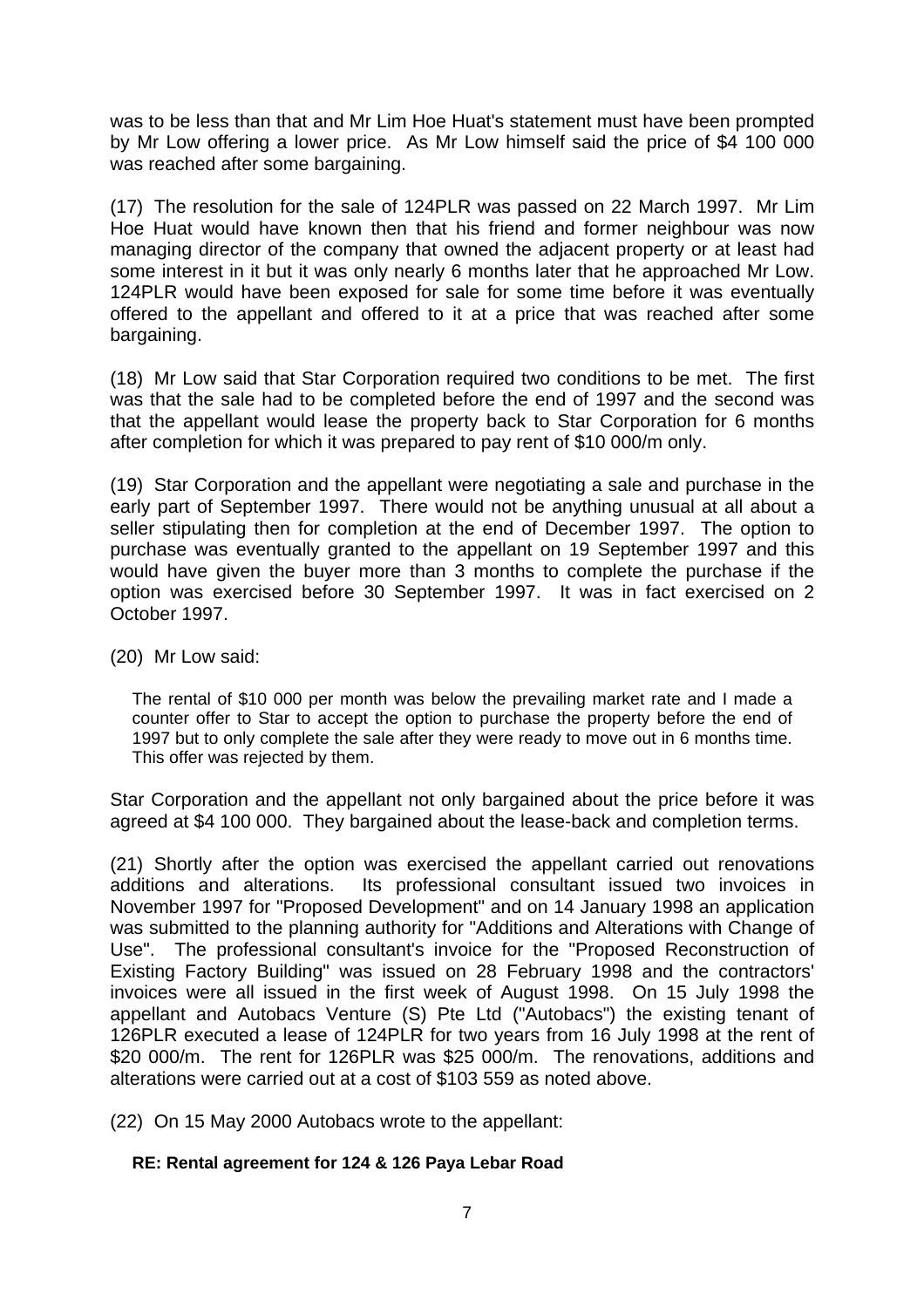Dear Mr Low,

With reference to our rental agreement dated 15 July 1998, we wish to extend the agreement for a period of two years under the same terms and conditions.

Autobacs was not just a tenant of 124PLR. By entering into the lease of 15 July 1998 it was taking a lease to become a tenant of both 124PLR and 126PLR for the total rent of \$45 000/m. The rental agreement for both was to continue for two years after its expiry on 15 July 2000. \$20 000/m was the rent that a special tenant in the position of Autobacs agreed to pay for 124PLR and to pay for it in its improved state and condition.

(23) The price for 124PLR when the appellant bought it from Star Corporation was \$4 100 000. The property was adversely affected by a RL as noted above. Having regard to all the circumstances and the evidence adduced this Board finds that it has not been shown that the price paid by the appellant did not fairly reflect its market value at the date of the purchase. It is not disputed that the date of the transaction was 2 October 1997 and accordingly this Board finds that the market value as at 2 October 1997 was \$4 100 000.

# *124PLR as at acquisition date*

(24) Mrs Sng adjusted the October 1997 value by -19% for time and Ms Chee adjusted it by -25%. In support of her adjustment Mrs Sng referred to 2 pairs of transactions one for 10HR transacted on 6 December 1996 and 11 May 2001 and another for 5KCT transacted on 8 August 1997 and 27 April 2001. The 10HR transactions showed a fall of about 23% while the 5KCT transactions showed a fall of about 17%. 10HR is a 3 storey warehouse building with a substantially larger site area of 2 146sm and GFA of 2 862.3sm while 5KCT is a 2 storey terrace factory building with a GFA of 490sm which is closer to that of 124PLR. Mrs Sng made an adjustment of +1% for age/condition while Ms Chee made an adjustment of +5%. On the evidence adduced this Board accepts the adjustments of -19% for time and +1% for age/condition and finds that the market value of 124PLR as at the acquisition date was \$3 360 000.

# *126PLR as at acquisition date*

(25) Mrs Sng referred to the 3KCT and 10HR transactions in addition to the valuation of 124PLR as at October 1997. 10HR is a much larger multiple-user 3 storey warehouse building on a much larger site and this Board finds that it is not a suitable comparable. 3KCT is a single user terraced factory building but there are a number of differences for which adjustments have to be made. On the evidence this Board finds that the October 1997 transaction in respect of 124PLR is the most suitable comparable notwithstanding the fact that it is the only transaction to take into account.

(26) Mrs Sng found that the EGFA of 126PLR was 812.4sm as noted above. On a market value of \$4 500 000 for 124PLR she derived an EGFA rate of \$8 850/sm. She adjusted this by -12% for size, +1.5% for age/condition and -19% for time and applied the adjusted EGFA rate to the EGFA of 126PLR and should have obtained a value of about \$5 069 000. She also took into account the 3KCT and 10HR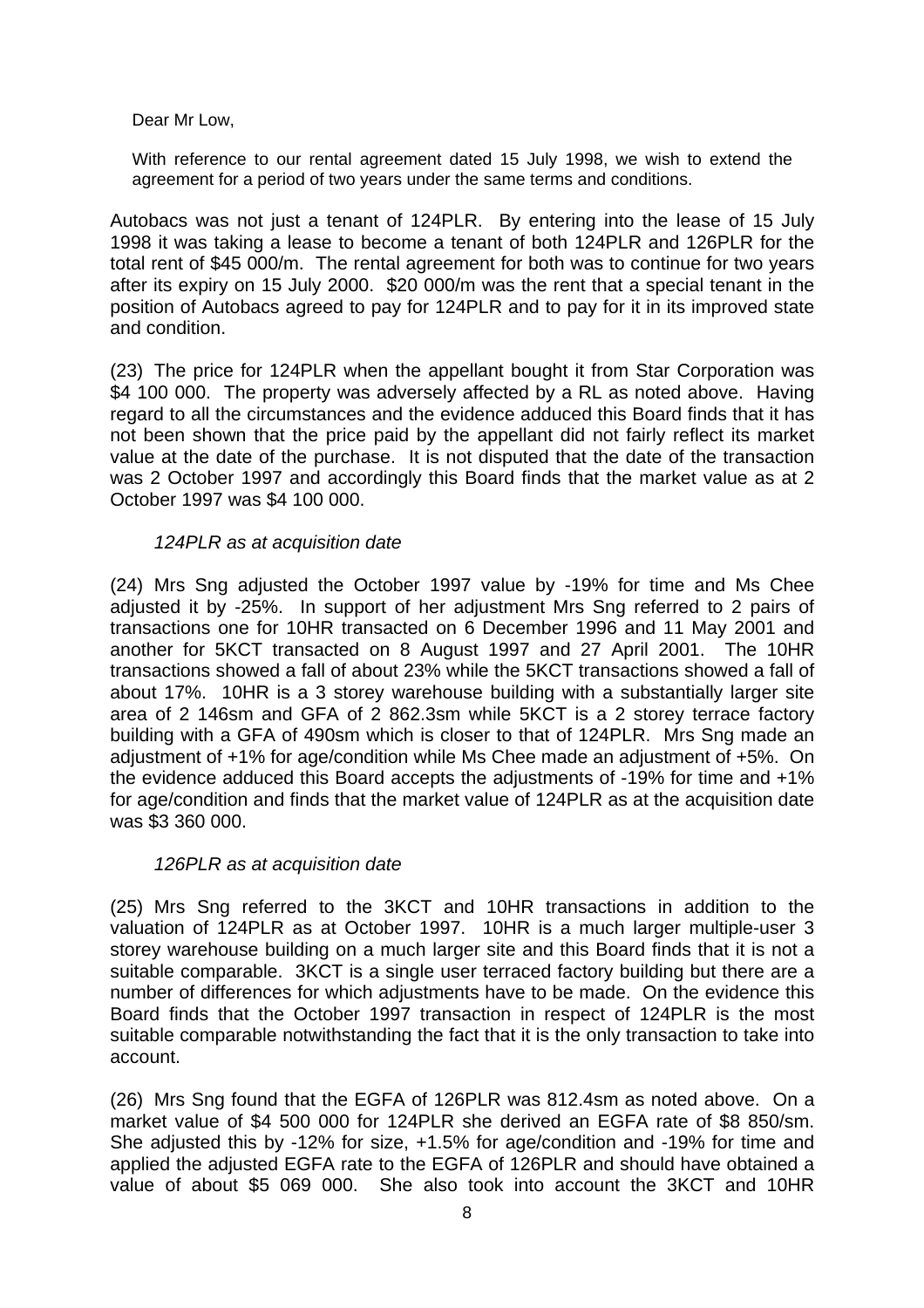transactions before she determined the market value as at the acquisition date. Ms Chee allowed an adjustment of +10% on the site area rate for age/condition of the building in addition to \$300 000 on the basis of the DRC of the additional GFA. In the circumstances of this appeal this Board prefers the EGFA approach and finds accordingly. This Board further finds that the second storey in a single user factory building such as 124PLR and 126PLR is equivalent to 80% of the first storey.

(27) The difference in age and condition is the difference between the building at 124PLR in October 1997 before the renovations additions and alterations were carried out and the building at 126PLR at the acquisition date after the renovations additions and alterations were carried out at a cost of \$90 492 in 1991 and \$908 000 in 1995. On the EGFA rate approach adopted by Mrs Sng and on the basis that the market value of 124PLR in October 1997 was \$4 100 000 +1.5% amounts to a contribution of about \$98 000 only to the market value of 126PLR. In this Board's view this is much too low. On the site area rate approach adopted by Ms Chee +10% amounts to a contribution of about \$431 000 (in addition to the DRC of \$300 000 for the additional GFA) which is much too high.

(28) Using data from the 124PLR transaction of October 1997 this Board finds that the EGFA is 508.50sm for an EGFA rate of \$8 063/sm. This Board accepts the adjustments of -12% for unit size and -19% for time and finds that +4% should be allowed for age/condition for an aggregate net adjustment of -27%. This Board accepts that the EGFA of 126PLR is 812.40sm and finds that the market value as at the acquisition date was \$4 780 000.

(29) At the commencement of the hearing it was agreed that the market value of the acquired land determined by this Board on the evidence would not exceed the existing use price or the Development Baseline use price. In the premises this Board finds that:

(a) for the purpose of s  $33(1)(a)$  the market value of the acquired land as at 28 April 2001 was the lowest;

(b) the market value of the acquired land as at 28 April 2001 was \$8 140 000; and

(c) the market value so found does not exceed the existing use price or the Development Baseline use price determined in accordance with s 33(5)(e).

# *Award*

(30) Taking into consideration the market value as at 28 April 2001 this Board determines that the amount of compensation to be awarded for the acquired land is \$8 140 000. This exceeds the amount of the Collector's award and this Board orders that the Collector pay to Bank of China as mortgagee of the acquired land at the acquisition date for the account of the appellant the excess together with interest at the rate of 6% per year from the date of taking possession to the date of payment.

*Costs*